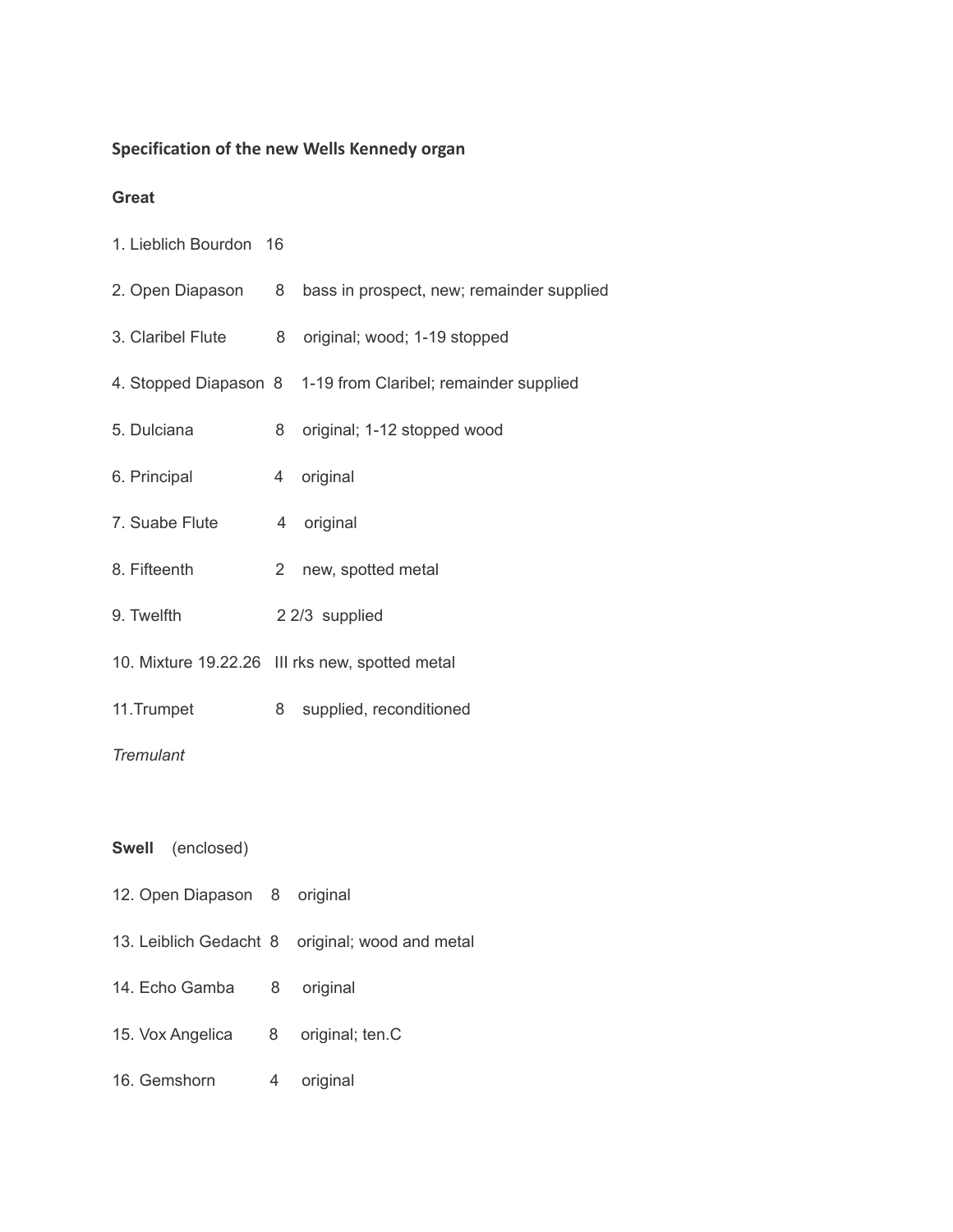| 17. Lieblich Flute | 4     | supplied, reconditioned                         |
|--------------------|-------|-------------------------------------------------|
| 16. Flageolet      | $2 -$ | supplied, reconditioned                         |
|                    |       | 17. Mixture 17.19.22 III rks new; spotted metal |
| 18. Cornopean      | 8     | original                                        |
| 19. Oboe           | 8     | original                                        |
|                    |       |                                                 |

### *Tremulant*

### **Pedal**

| 20. Subbass       |      | 32 digital             |
|-------------------|------|------------------------|
| 21. Open Diapason | 16   | digital                |
| 22. Subbass       | 16   | digital                |
| 23. Bourdon       | 16 - | original; wood         |
| 24. Octave        | 8    | ex-Great Open Diapason |
| 25. Bass Flute    | 8    | original; from Bourdon |
| 26. Fifteenth     | 4    | from Octave 8          |
| 27. Trombone      | 16   | digital                |
| 28. Trumpet       | 8    |                        |

## **Couplers**

Swell Suboctave; Swell Octave; Swell Unison Off; Melodic Bourdon on Swell

Swell to Great; Swell Suboctave to Great; Swell Octave to Great; Melodic Pedal on Great

Swell to Pedal; Great to Pedal